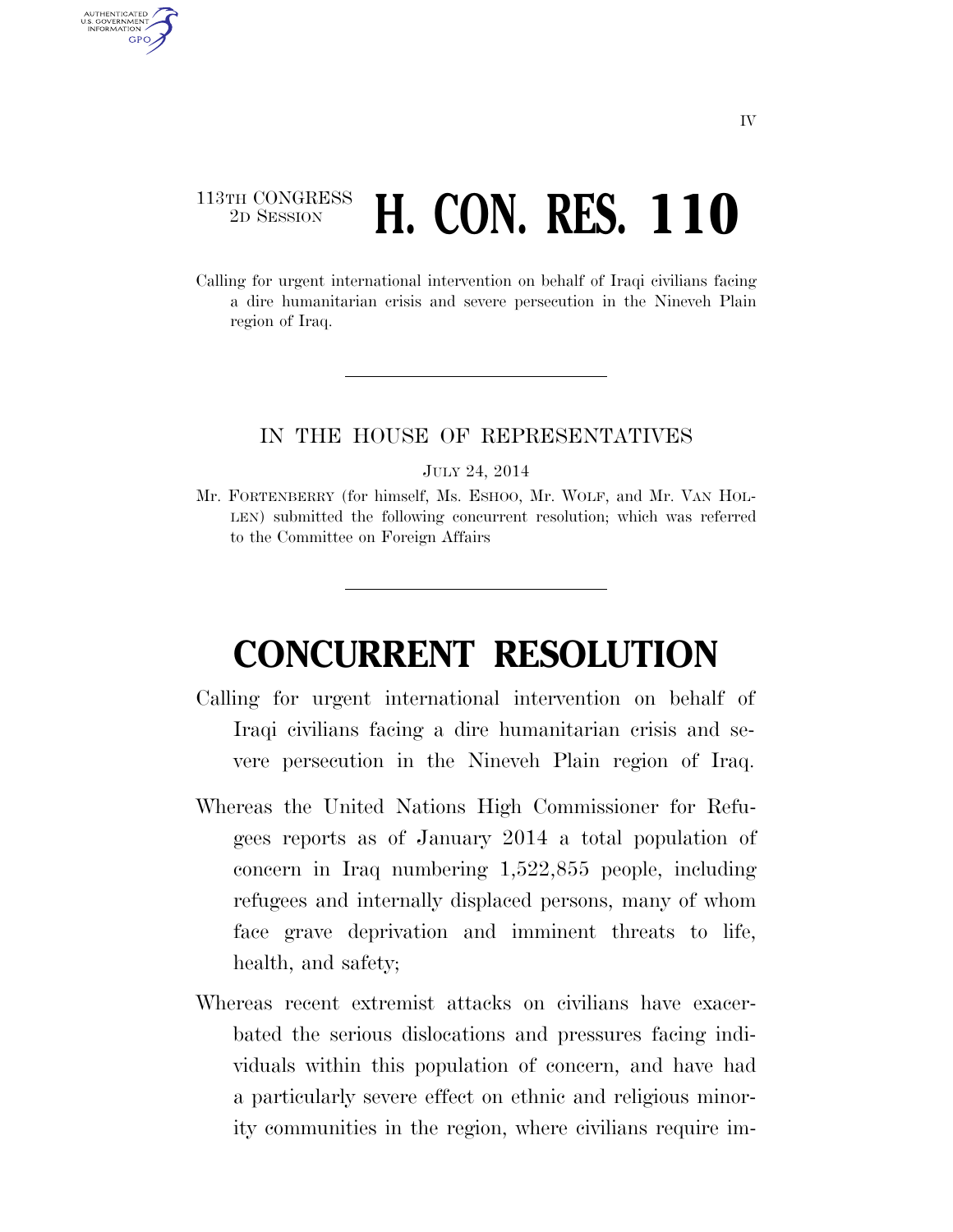mediate and urgent access to potable water, health care, fuel, electricity, and basic security;

- Whereas the United Nations Security Council stated on July 22, 2014, ''The members of the Security Council further recall that widespread or systematic attacks directed against any civilian populations because of their ethnic background, religious beliefs or faith may constitute a crime against humanity, for which those responsible must be held accountable,'' and denounced the persecution of Iraqi Christians and other minorities, including Yizidis and Mandeans;
- Whereas reports indicate that some 150,000 Iraqi people in the immediate region of the Nineveh Plain, whose families have a history in the region dating back hundreds and even thousands of years, are now facing ethnic and religious cleansing, persecution, harassment, intimidation, extortion, displacement from their homes, and have been targeted for retribution by extremist elements affiliated with the Islamic State of Iraq and Syria (ISIS);
- Whereas the United Nations Security Council adopted Resolution 2165 (July 14, 2014), which can provide guidance for urgent action in Iraq, as it addresses similarly grave humanitarian needs in neighboring Syria;
- Whereas Iraqi civilians in the Nineveh Plain region require immediate protection from armed militants and urgent humanitarian assistance; and
- Whereas the grave humanitarian crisis in the Nineveh Plain region has serious potential implications for the broader stability of Iraq and other nations in the region: Now, therefore, be it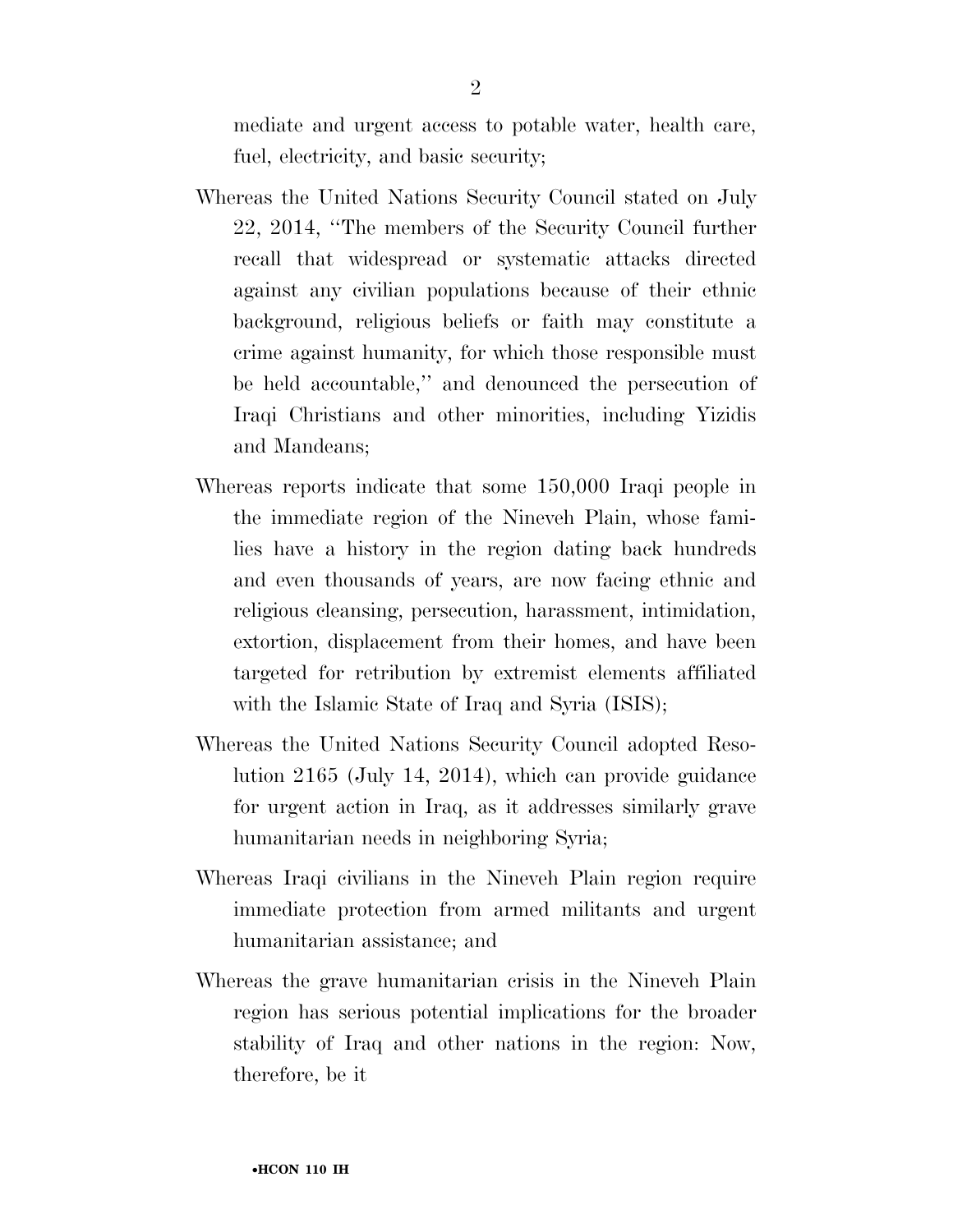*Resolved by the House of Representatives (the Senate concurring),* That Congress—

 (1) deplores and condemns the religious bigotry, vandalism and destruction of property, violent at- tacks on and intimidation of innocent Iraqi civilians by armed extremists and calls upon the Government of Iraq to take immediate steps to protect the safety and constitutional rights of all Iraqi citizens;

 (2) calls on the President, Secretary of State, and United States Permanent Representative to the United Nations, working through the United Na- tions Security Council with member states and the Government of Iraq, to develop and implement an immediate, coordinated, and sustained humanitarian intervention to protect civilians, stabilize the security situation in the Nineveh Plain region of Iraq, and facilitate appropriate humanitarian assistance in the Kurdistan region to help absorb the influx of refu-gees;

 (3) calls on the United States Permanent Rep- resentative to the United Nations to work with the United Nations High Commissioner for Refugees on a sustained basis to document human rights abuses against Iraqi civilians and develop an immediate plan to facilitate safe humanitarian access to potable